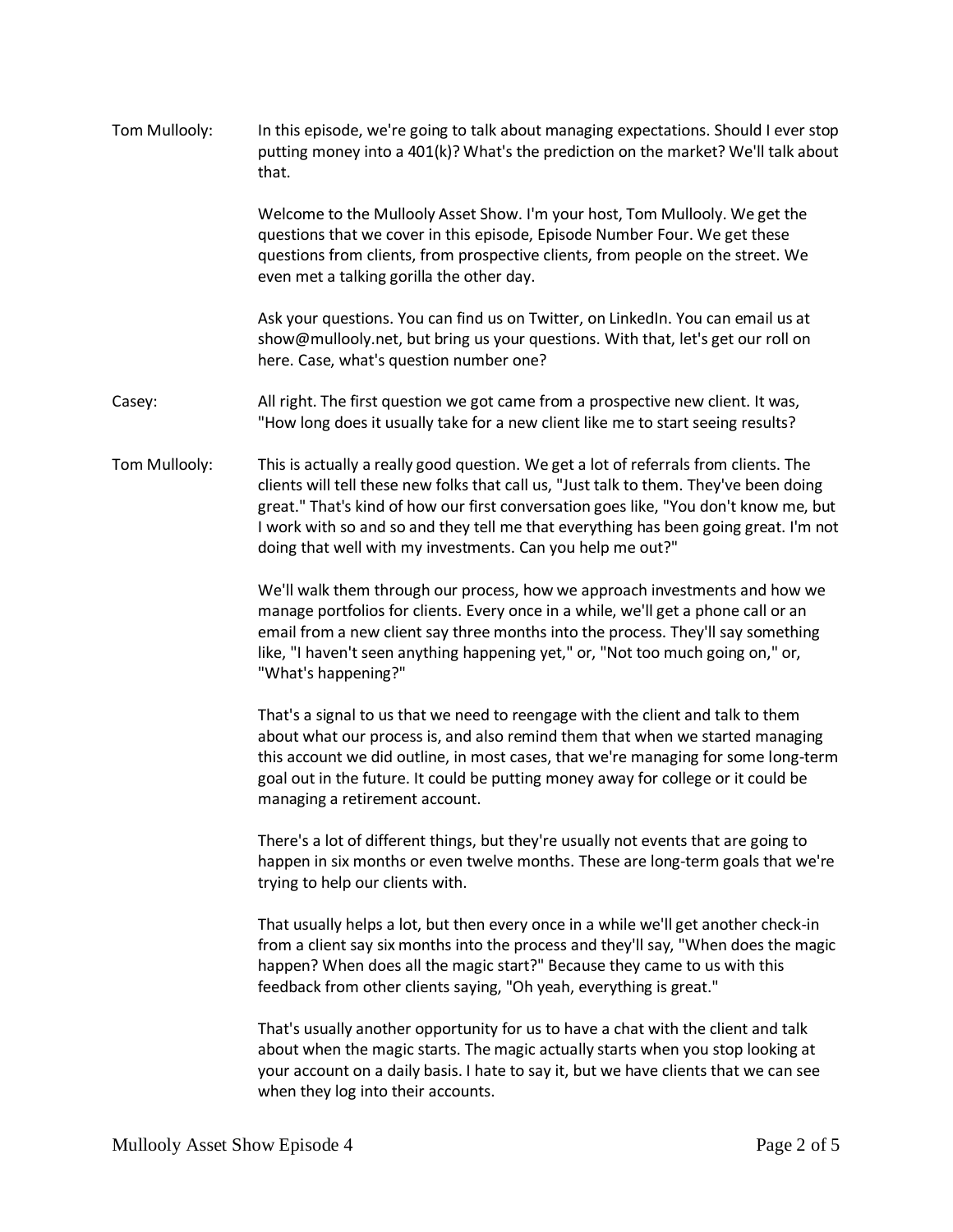We see clients who tell us that they say that they're long-term, but they're checking their account twice a day, three times a day. That's just too much. We don't do that many transactions to really generate the need to look that much.

We even have clients who tell us that they're conservative and they're looking for income, but they check their account every single day. I really think that's micromanaging. I know employees wouldn't like to be micromanaged. It's really tough when you're looking at your investments on a daily basis, especially when they're supposed to be really long-term.

When I was new in the business, I had a sales manager who had a really corny sense of humor. He said that your investments are like a bar of soap. The more you touch it, the smaller it gets. That's something to think about. Try not to look as much at your investments.

I know last night we were watching the Presidential Debates and Donald Trump was on there and he said that there's parts of the internet that he would like to close. Honestly, he has my permission if he wants to turn off this part of the internet so our clients can stop checking their accounts so much. I'd be okay with that. Big Don, you have my permission on that. All right Casey, what's next?

- Casey: Next question is, "I've been putting the max into my 401(k) this year. It kills me to see the account hasn't really grown at all this year. That's a lot of money coming out of my paycheck each pay period. Should I continue contributing?"
- Tom Mullooly: That's a question where I think there's another question or another topic buried inside of it. There's the issue where this person said, "That's a lot of money coming out of my check to go into a retirement account." We happen to know that this person is in their thirties.

Look, when you're in your thirties it's important to put money away for retirement. That's really important, but don't overdo it. We've seen way too many times where folks will put money in. They'll be socking money into their retirement account.

Then two years later, they have to take a loan out because they have to pay off a boat loan or they've got credit card bills or they're taking the money out to put a down payment down on a house. Look, in your twenties and through your thirties, you've got a lot of expenses.

You're going to have credit card bills. You're going to have student loans. You're going to be saving money for a home some day. It's really important that you save for retirement. The sooner you start, the better.

Keep it within reason. Don't get into a situation where you have to stop putting money into your 401(k) or your retirement account at work, because all of your day to day bills or your monthly bills are exploding beyond control.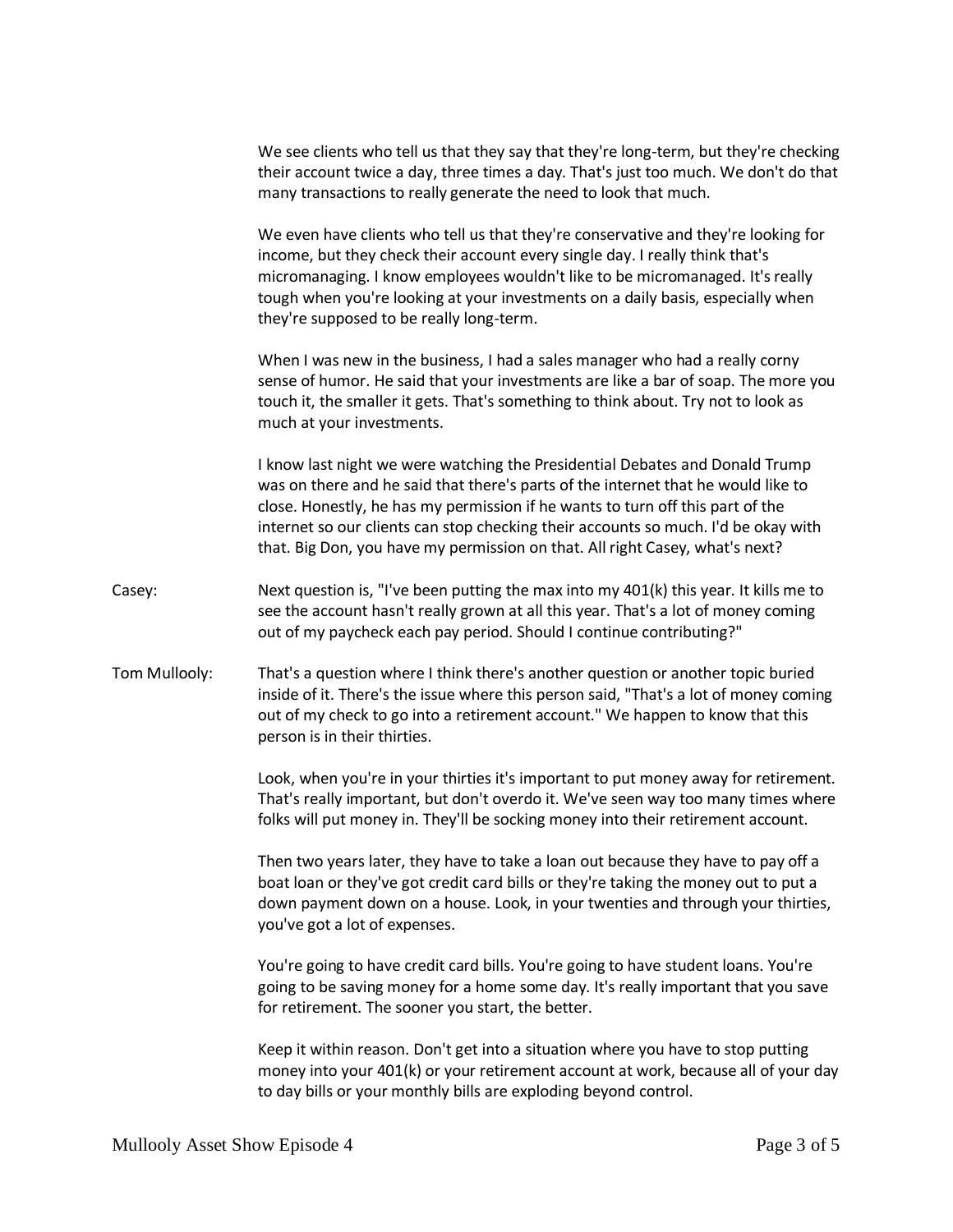|               | I don't know if that really answers the question, but it's something that I really<br>needed to talk about with clients. There's a lot of financial planners and a lot of<br>investment folks that are just pounding the table now saying, "You've got to be<br>putting money away for retirement because we're all living longer, and who knows<br>about Social Security."             |
|---------------|-----------------------------------------------------------------------------------------------------------------------------------------------------------------------------------------------------------------------------------------------------------------------------------------------------------------------------------------------------------------------------------------|
|               | The reality is you've got to pay bills today. You've got to put money away for a<br>down payment on a house, maybe you have a car payment. Maybe you don't have<br>that safety net that we talked about back in Episode Three.                                                                                                                                                          |
|               | These are things that you have to address before you can put money away for<br>retirement. We've got to keep this all in perspective. Right big guy? Casey is<br>nodding his head. You can't see him. He's off-camera though. All right Casey, what's<br>next?                                                                                                                          |
| Casey:        | Next up, we've got someone who wants to know what your outlook is for the<br>market. 2015 has been pretty flat.                                                                                                                                                                                                                                                                         |
| Tom Mullooly: | The market has been pretty flat. In fact, the market in 2015 has been waiting for<br>the Fed to finally start raising rates. It's so funny that we're I think about a half hour<br>away from the Fed announcement. We're taping this in mid-December. The year<br>began with the S&P 500 hanging around 2,050. Casey, go over to the machine right<br>now and tell us where the S&P is. |
| Casey:        | 2,050.                                                                                                                                                                                                                                                                                                                                                                                  |
| Tom Mullooly: | 2,050, okay? The whole year, big nothing. All right. That's not necessarily the<br>precise reason why the market has done nothing. It seems like we're going to have<br>years where the market is just on hold, where the market is up or down a little bit.                                                                                                                            |
|               | The one thing that I want to address though is that Mullooly Asset is not in the<br>prediction business. Over the next couple of weeks, there's going to be a lot of new<br>published articles and a lot of new stuff coming out online about what the<br>predictions, what the experts say will happen in 2016. We're not in that business.                                            |
|               | In my opinion, the role of your investment advisor, two-fold. Really important. The<br>first one is make sure that your investments are in line with your goals. Like the<br>prior question the person was asking about, "Hey, I'm investing for the long-term<br>for money that's supposed to last for thirty or forty years, but we haven't made any<br>money this year."             |
|               | Well, let's take this on a long-term perspective, all right? We have to really be<br>careful about not getting caught up in the day to day news and the day to day<br>fluctuations in the market. Five percent drops in the market can happen without<br>any kind of news or any kind of event. Things happen all the time.                                                             |